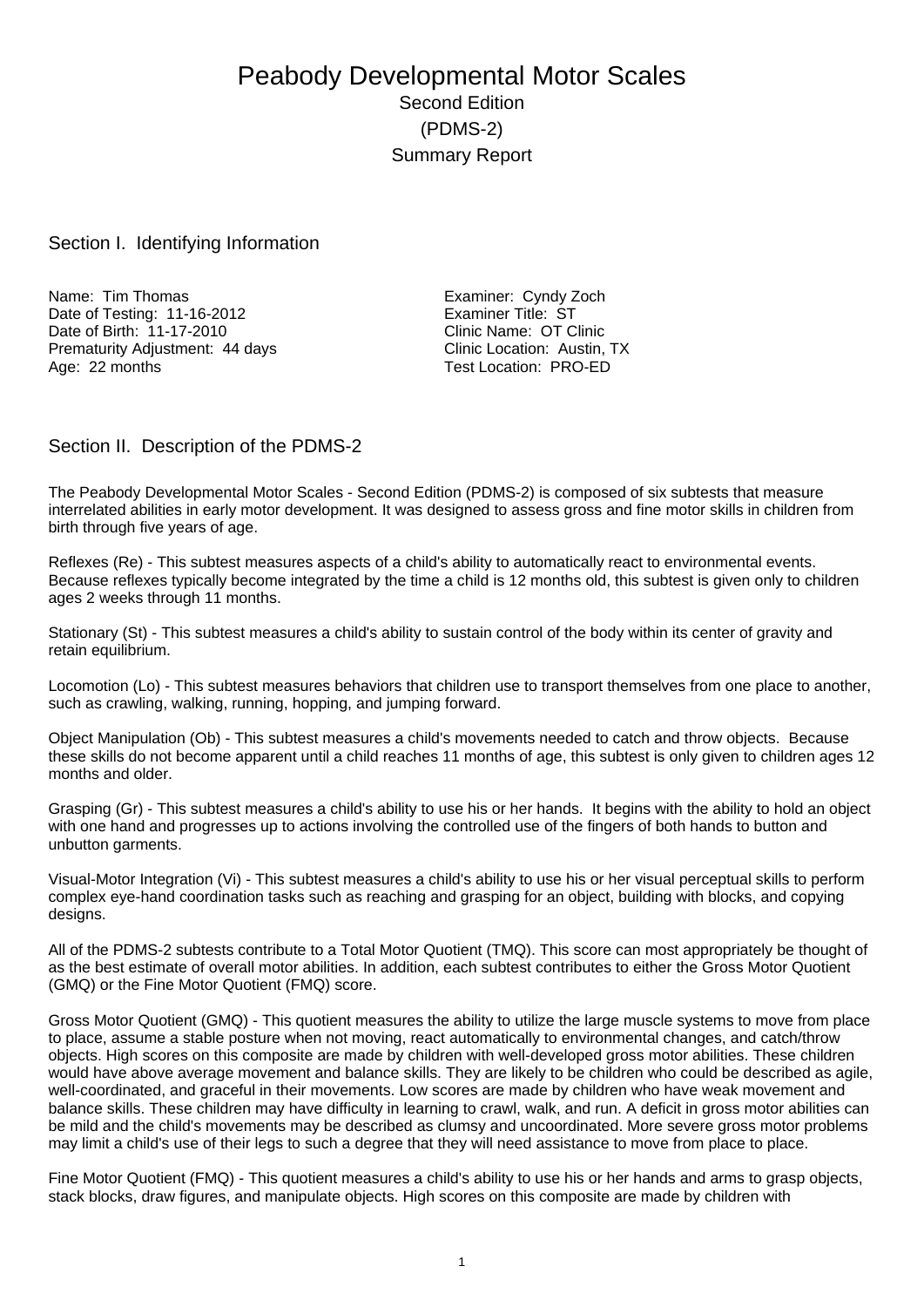well-developed fine motor abilities. These children would have above average skills picking up small objects, drawing figures, and stringing beads. They are likely to be described as good with their hands. Low scores are made by children who have weak grasping and visual-motor skills. They have difficulty in learning to pick up objects, draw designs, and using hand tools. A fine motor deficit can be mild; the child's skills may be described as immature. Some children may have problems severe enough to need specially designed utensils to feed themselves.

The PDMS-2 was normed on 2,003 children residing in 46 U.S. states and one Canadian province. In general, the characteristics of the normative sample match information provided by the U.S. Bureau of the Census in 1997 for children under 5 years old with regard to geographic region, gender, race, rural or urban residence, ethnicity, family income, parent education, and disability.

Reliability of the test was examined in studies of internal consistency, stability reliability, and interscorer differences. The internal consistency reliability coefficients for the PDMS-2 subtests exceed .90 in most instances (range from .89 to .96). Internal consistency reliability coefficients for all PDMS-2 quotients exceed .90. Test-retest reliability coefficients were also found to be greater than .90 for most PDMS-2 scores, and coefficients depicting interscorer differences met or exceeded .96 for all subtests and composites.

Content validation of the PDMS-2 was demonstrated by showing that the abilities measured by the PDMS-2 subtest are consistent with current knowledge regarding motor skill development. In addition, indices of item discrimination and difficulty are reported in the test manual. Finally, differential item functioning analysis procedures were used to provide evidence that the PDMS-2 is unbiased with respect to race, ethnicity, and gender.

Criterion-related validation of the test was examined by reporting significant correlations between the PDMS-2, the Peabody Developmental Motor Scales, and the Mullen Scales of Early Learning: AGS Edition. Construct validation was examined by showing that performance on the PDMS-2 reflects developing abilities and that the PDMS-2 differentiates between individuals known to be average and those expected to be low average or below average in motor abilities. Further, the subtest scores intercorrelate as expected, and the exploratory and confirmatory factor analyses provide validity for the PDMS-2 composites.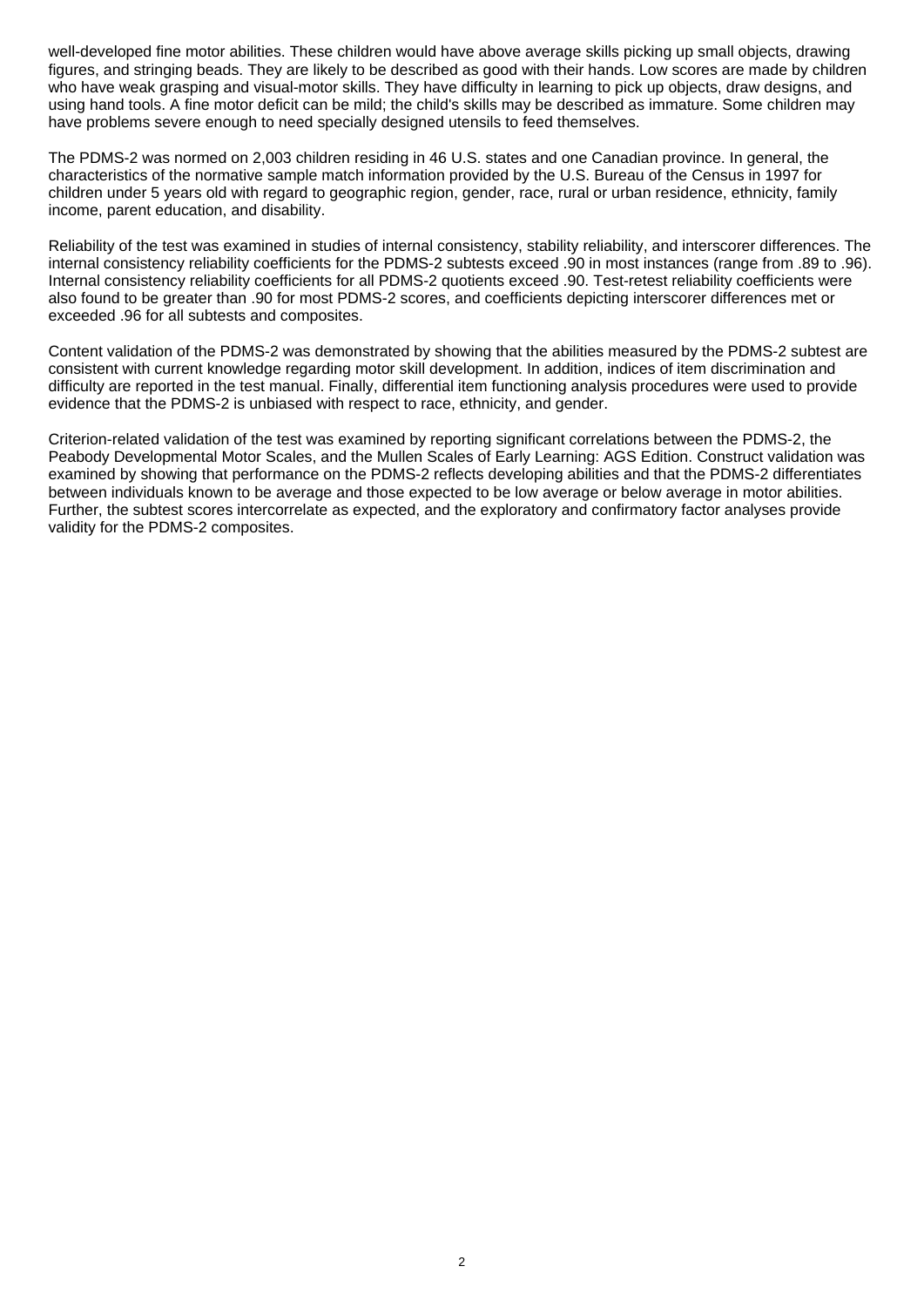# Section III. Record of PDMS-2 Subtest Scores

| Subtest                  | Raw<br>Score | Age Eq.<br><b>Months</b> | %ile<br>Rank | Std.<br>Score | Descriptive<br>Rating |
|--------------------------|--------------|--------------------------|--------------|---------------|-----------------------|
| Reflexes (Re)            | N/A          | N/A                      | N/A          | N/A           | N/A                   |
| Stationary (St)          | 34           | 10                       | 9            | 6             | <b>Below Average</b>  |
| Locomotion (Lo)          | 94           | 20                       | 25           | 8             | Average               |
| Object Manipulation (Ob) | 12           | 18                       | 16           |               | <b>Below Average</b>  |
| Grasping (Gr)            | 40           | 14                       | 25           | 8             | Average               |
| Visual-Motor Int. (Vi)   | 80           | 18                       | 9            | 6             | <b>Below Average</b>  |

# Section IV. Profile of PDMS-2 Subtest Scores

| Std.<br>Score | Re | St      | Lo      | Ob | Gr      | Vi      | Std.<br>Score |
|---------------|----|---------|---------|----|---------|---------|---------------|
| 20            |    |         |         |    |         |         | 20            |
| 19            |    |         |         |    |         |         | 19            |
| $18\,$        |    |         |         |    |         |         | $18\,$        |
| 17            |    |         |         |    |         |         | 17            |
| $16\,$        |    |         |         |    |         |         | 16            |
| 15<br>14      |    |         |         |    |         |         | 15<br>14      |
| 13            |    |         |         |    |         |         | 13            |
| 12            |    |         |         |    |         |         | 12            |
| 11            |    |         |         |    |         |         | 11            |
| 10            |    |         |         |    |         |         | 10            |
| 9             |    |         |         |    |         |         | 9             |
| 8             |    |         | $\star$ |    | $\star$ |         | 8             |
| 7             |    |         |         |    |         |         |               |
| 6             |    | $\star$ |         |    |         | $\star$ | 6             |
| 5             |    |         |         |    |         |         |               |
| 4             |    |         |         |    |         |         |               |
| 3<br>2        |    |         |         |    |         |         | 3             |
|               |    |         |         |    |         |         |               |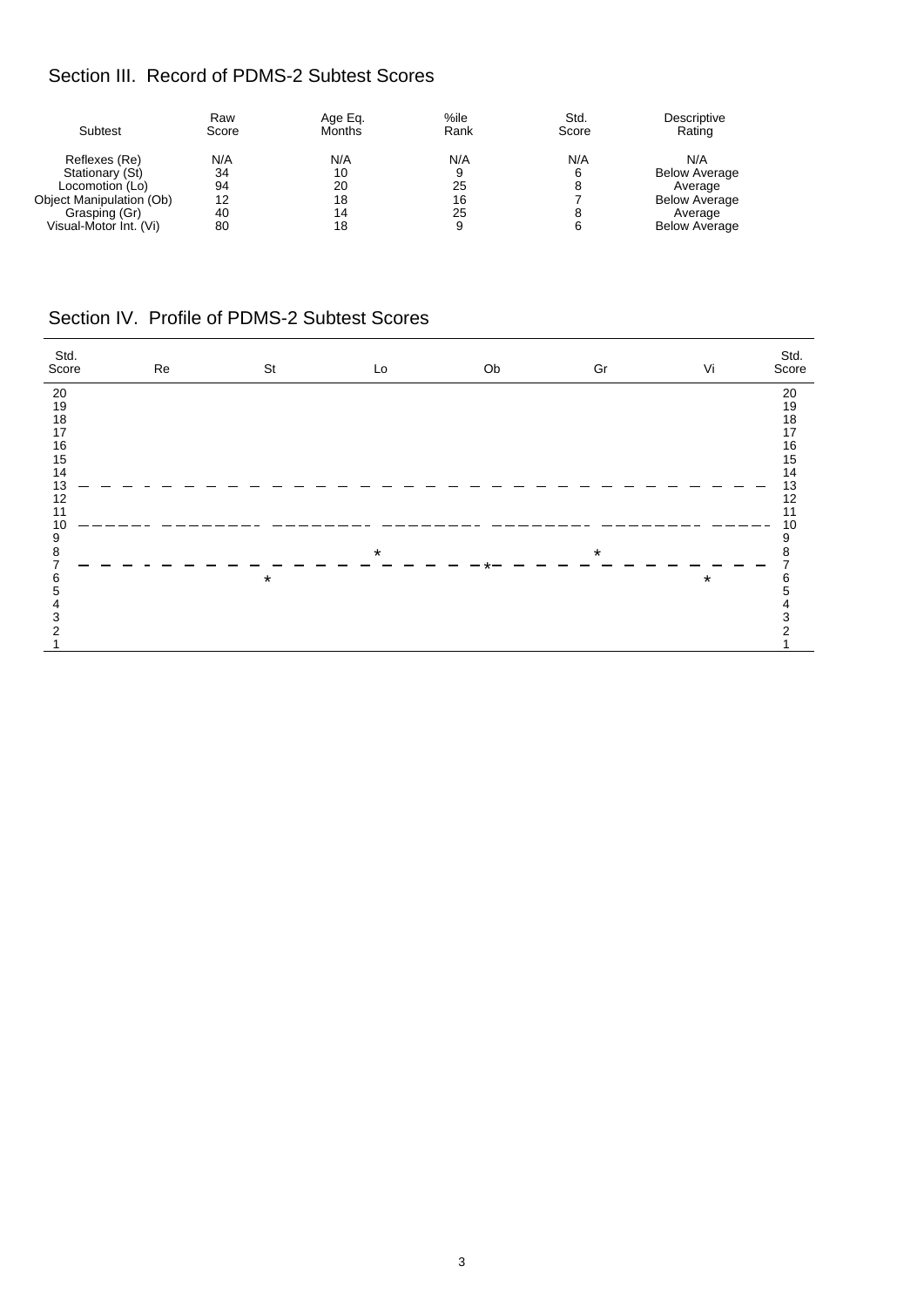## Section V. Comparison of PDMS-2 Subtest Scores for Significant Differences

This section is used to identify intra-individual strengths and weaknesses across subtests. As each comparison is made, consider the abilities that are assessed by each subtest to determine content strengths and weaknesses.

Grasping (Gr) Cassouri Communication of the Music Ability to use hands Visual-Motor Integration (Vi) visual perceptual skills

#### **Ability Measured**

Reflexes (Re) **Reaction** Reaction to environmental events Stationary (St) Stationary (St) Center of gravity and equilibrium Locomotion (Lo) Transfer from one base of support to another Object Manipulation (Ob) Throwing, catching, and kicking of objects

#### Comparisons

| Subtests  | Sig./DS | Subtests  | Sig./DS | <b>Subtests</b> | Sig./DS |
|-----------|---------|-----------|---------|-----------------|---------|
| Re vs. St | No      | St vs. Ob | No      | Lo vs. Vi       | Yes/Lo  |
| Re vs. Lo | No      | St vs. Gr | No      | Ob vs. Gr       | No      |
| Re vs. Gr | No      | St vs. Vi | No      | Ob vs. Vi       | No      |
| Re vs. Vi | No      | Lo vs. Ob | No      | Gr vs. Vi       | Yes/Gr  |
| St vs. Lo | Yes/Lo  | Lo vs. Gr | No      |                 |         |

Sig. = Significant difference between subtests

DS = Dominant subtest (the one with the higher score)

NA = Not available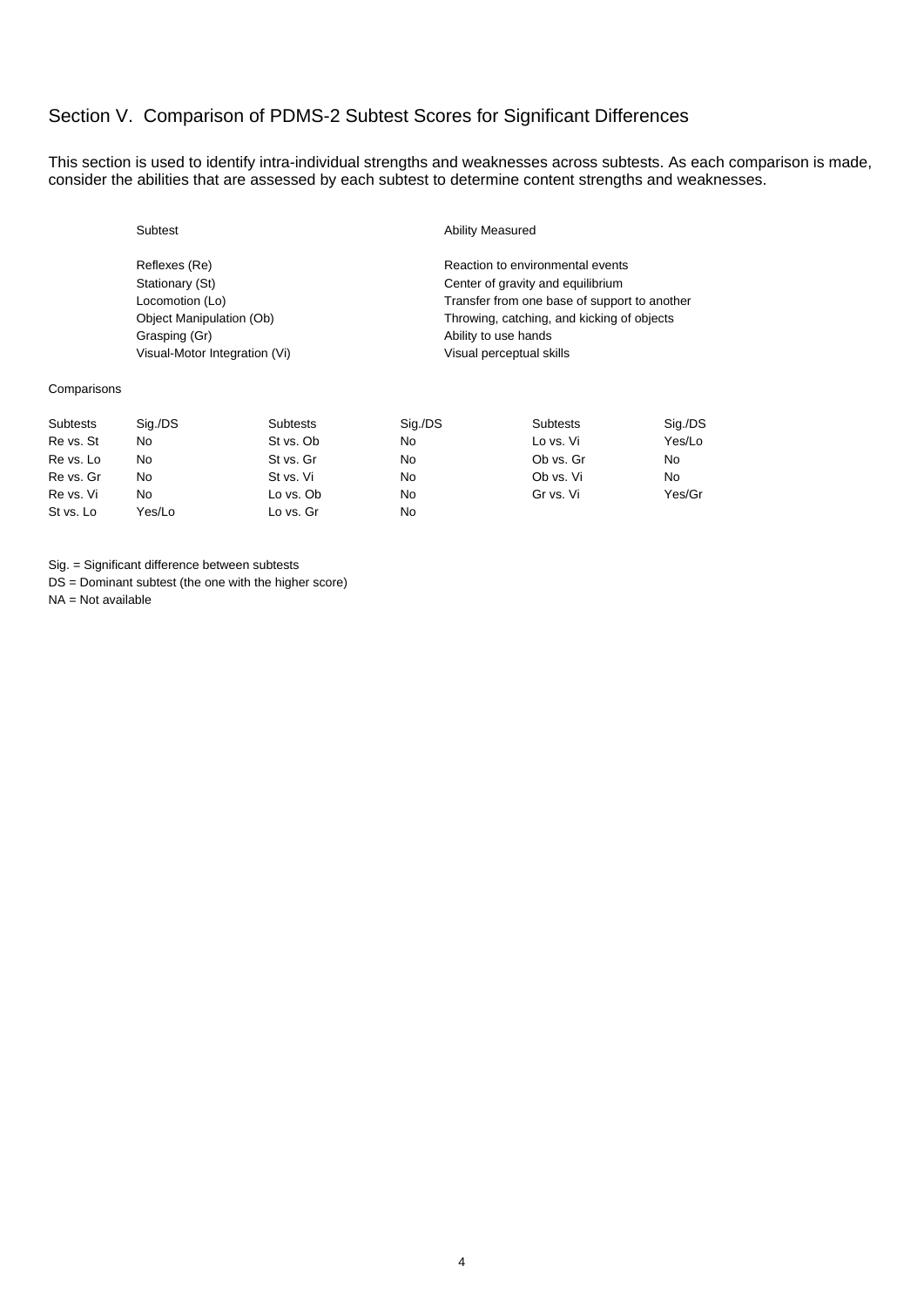# Section VI. Record of PDMS-2 Quotient Scores

| Quotient                                                   | Sums of<br>Std. Scores | %ile<br>Rank | Quotient<br>Score | 95%<br>Interval |                | Descriptive<br>Rating                                |
|------------------------------------------------------------|------------------------|--------------|-------------------|-----------------|----------------|------------------------------------------------------|
| Gross Motor (GMQ)<br>Fine Motor (FMQ)<br>Total Motor (TMQ) | 21<br>14<br>35         | 10<br>12     | 81<br>82<br>79    | 75<br>76<br>73  | 87<br>88<br>85 | <b>Below Average</b><br><b>Below Average</b><br>Poor |

# Section VII. Profile of PDMS-2 Quotient Scores

| Std.<br>Score | GMQ     | <b>FMQ</b> | <b>TMQ</b> | Std.<br>Score |
|---------------|---------|------------|------------|---------------|
| 165           |         |            |            | 165           |
| 160           |         |            |            | 160           |
| 155           |         |            |            | 155           |
| 150           |         |            |            | 150           |
| 145           |         |            |            | 145           |
| 140           |         |            |            | 140           |
| 135           |         |            |            | 135           |
| 130           |         |            |            | 130           |
| 125           |         |            |            | 125           |
| 120           |         |            |            | 120           |
| 115           |         |            |            | 115           |
| 110           |         |            |            | 110           |
| 105           |         |            |            | 105           |
| 100           |         |            |            | 100           |
| 95            |         |            |            | 95            |
| $90\,$        |         |            |            | 90            |
| 85            |         |            |            | 85            |
| 80            | $\star$ | $\star$    | $\star$    | 80            |
| 75            |         |            |            | 75            |
| 70            |         |            |            | 70            |
| 65            |         |            |            | 65            |
| 60            |         |            |            | 60            |
| 55            |         |            |            | 55            |
| 50            |         |            |            | 50            |
| 45            |         |            |            | 45            |
| 40            |         |            |            | 40            |
| 35            |         |            |            | 35            |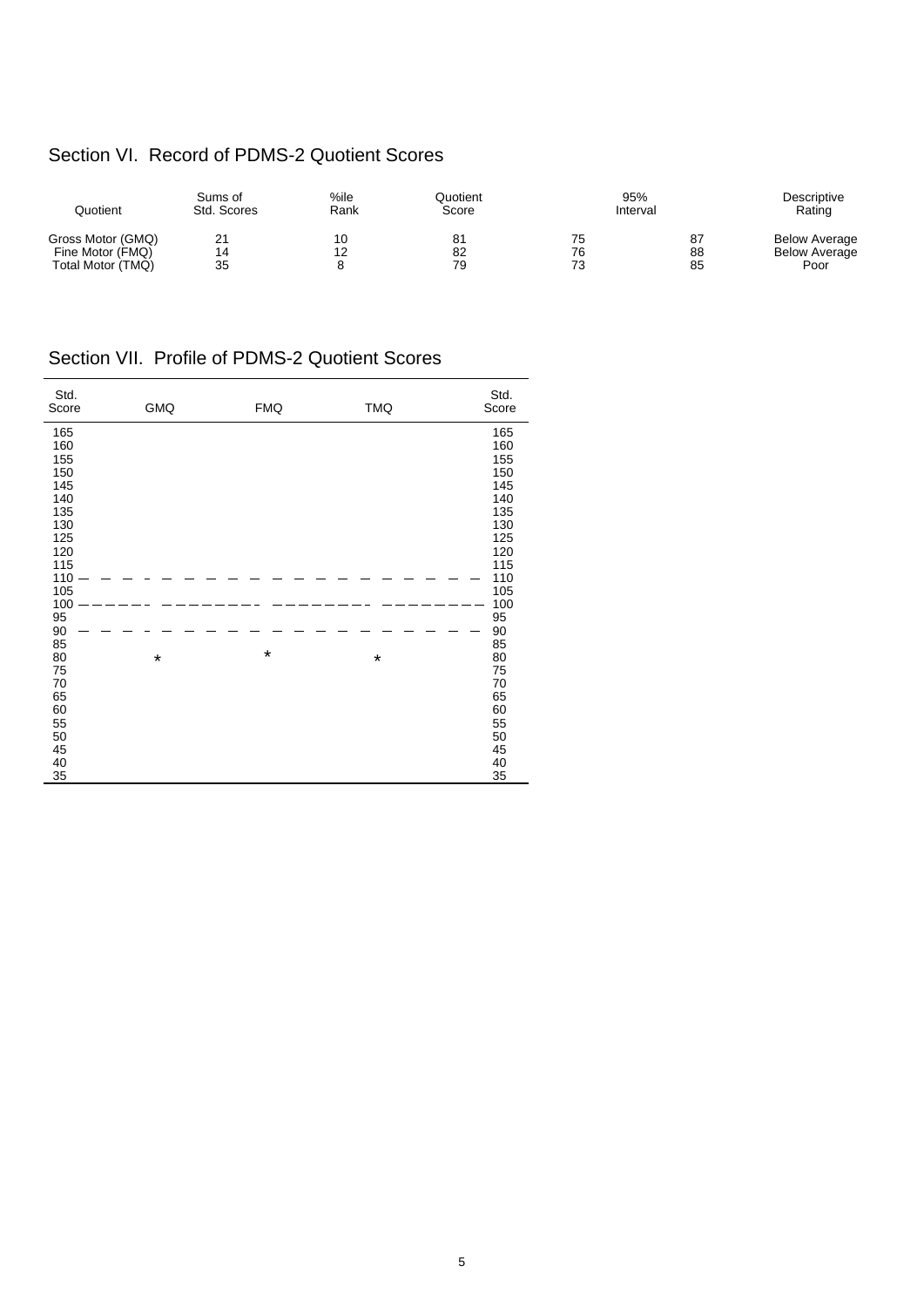## Section VIII. Information About Quotient Performance

### Gross Motor Quotient

Tim's Gross Motor Quotient (GMQ) of 81 represents Below Average performance. Strictly speaking, the GMQ is a numeric representation of an examinee's overall performance on three subtests for children less than 1 year old (i.e., Reflexes, Stationary, and Locomotion), and three subtests for children 1 through 5 years old (i.e., Stationary, Locomotion, and Object Manipulation). Generally, Tim is unable to utilize the large muscle systems to move from place to place, assume a stable posture when not moving, react automatically to environmental changes, and catch or throw objects. Specifically, Tim was able to: (a) retrieve a toy, return to upright sitting, and maintain balance for 30 seconds; (b) run forward 10 feet; (c) kick ball forward three feet without it deviating more than 45 degrees to either side of midline. Most children can accomplish these tasks by age 7, 19, and 19 months, respectively. Tim was not able to: (a) maintain balance while sitting for 60 seconds while handling a toy; (b) stand on a line with one foot in front of the other for two seconds, with toe of back foot within three inches of front foot; (c) throw a ball overhand so that it travels three feet forward in the air. Most children are able to fully accomplish these tasks by 9, 19, and 19 months, respectively.

### Fine Motor Quotient

Tim's Fine Motor Quotient (FMQ) of 82 represents Below Average performance. The FMQ is a numeric representation of the examinee's overall performance on the Grasping and Visual-Motor Integration subtests. In general, Tim has demonstrated an inability to use his hands and arms to grasp objects, stack blocks, draw figures, and manipulate objects. Specifically, Tim was able to: (a) grasp a cube with thumb opposed to first and second finger pads with space visible between cube and palm and with hand approaching from top; and (b) stack 4-5 cubes. Most children master these tasks by age 11 and 19 months, respectively. Tim was unable to: (a) grasp two cubes with one hand and hold them for three seconds; and (b) turn three pages of a book, one at a time. Children typically master these tasks by age 13 and 19 months, respectively.

### Total Motor Quotient

Tim's Total Motor Quotient (TMQ) of 79 represents Poor performance. The TMQ comprises the quotient scores of the GMQ and the FMQ. Based on Tim's performance on the PDMS-2, he has inadequate overall motor abilities.

### Section IX. Comparison of PDMS-2 Quotients

Tim's Gross Motor Quotient of 81 represents Below Average performance and the Fine Motor Quotient of 82 represents Below Average performance. The difference between these two scores is not statistically significant indicating that his fine and gross motor skills appear to be about the same.